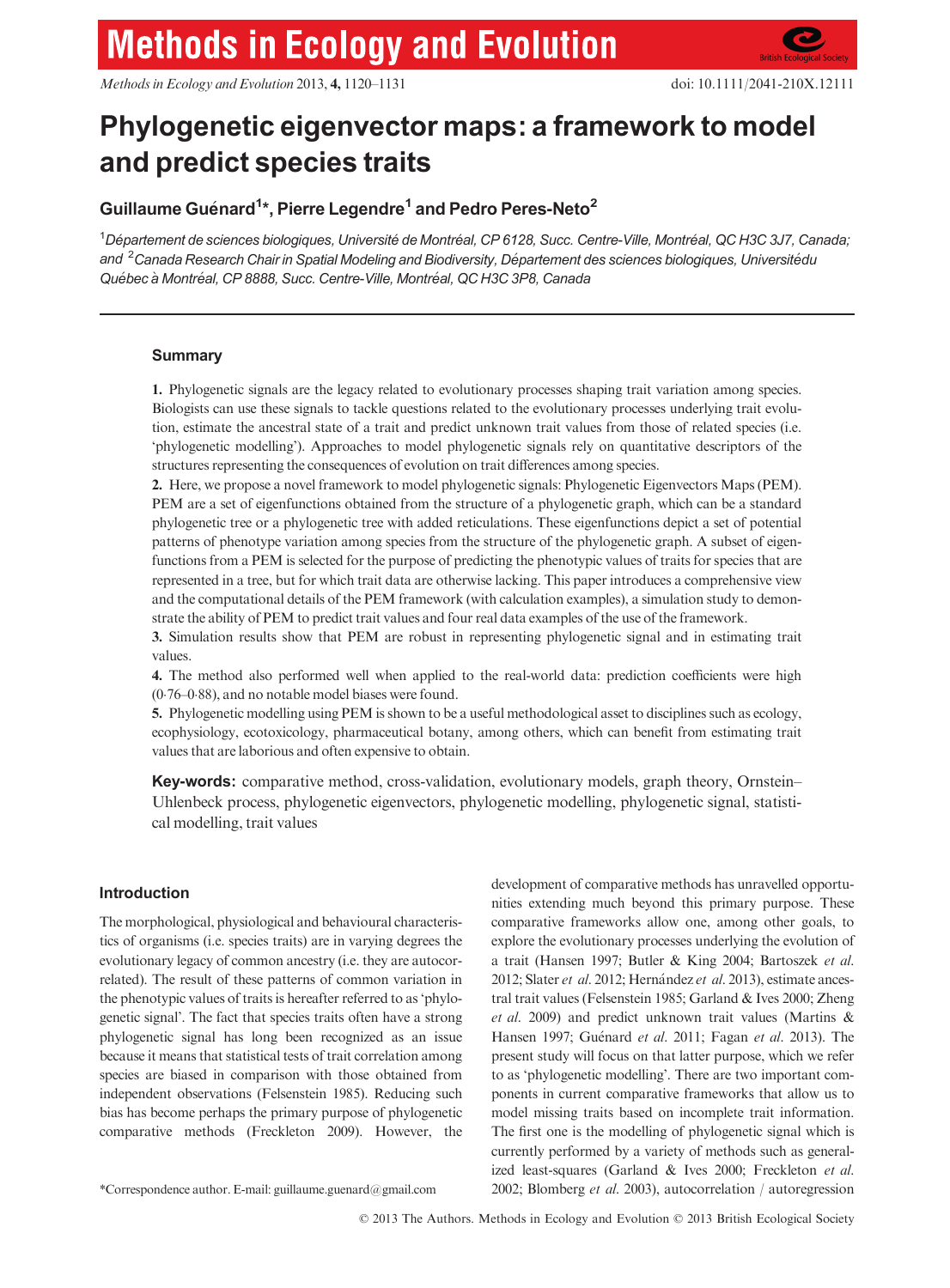(Gittleman & Kot 1990; Martins 1996), Bayesian inference (Zheng *et al.* 2009) and eigenfunctions (Diniz-Filho *et al.* 1998; Desdevise et al. 2003; Pavoine et al. 2008). The second component is the ability to estimate the processes underlying trait evolution (Boettiger et al. 2012). Given the current available genetic data and our ability to estimate phylogenies for large number of species, phylogenetic modelling becomes particularly compelling.

The significance of phylogenetic modelling is grounded in the fact that traits can be very laborious and often expensive (e.g. physiological traits) to estimate while being crucial to empirical research as well as conservation and management practices. The ability to predict whether organisms can tolerate new environments, for example, is particularly important given current trends in global changes. However, estimating trait that can inform us about their capacity to tolerate these changes for all species in a phylogeny may not be possible as distributional, and associated environmental information is often not available for a large number of species in any given phylogeny. In such circumstances, a robust and well-implemented phylogenetic model is a useful alternative to estimate trait values from those known from other species in the phylogeny (Zheng et al. 2009; Guénard et al. 2011).

In this paper, we use graph theory within a phylogenetic modelling context as the approach allows a generic, flexible and robust framework for representing trees as well as candidate evolutionary processes underlying trait variation and divergence among species. Trees are a particular kind of directed graph called an acyclic directed graph (West 2001). Following the terminology of graph theory, which is adapted from that of geometry, a graph is a set of objects, called vertices, that are interconnected by edges. Each edge of a graph connects a pair of vertices, thereby representing their relationship to one another and altogether defining the topology of the graph. In addition to the classical view whereby a phylogeny is represented as having a strict tree structure, phylogenetic graphs can also accommodate any other kind of phylogenetic network originating, for instance, from species hybridization or horizontal gene transfer in bacteria (Makarenkov et al. 2004). In a phylogenetic graph, vertices represent extant species (tips) as well as hypothetical ancestors (referred to as 'nodes' or 'root' in the case of the last common ancestor), while edges represent species affiliation. Moreover, since affiliation is unidirectional, going from ancestors to their descendants, phylogenetic graphs are intrinsically directed (i.e. their edges are unidirectional). Graph theory is closely related to linear algebra, and it follows that spectral decomposition of relational matrices obtained from graphs (e.g. pairwise phylogenetic matrices, spatial neighbourhood matrices, time-series matrices) can be used to quantify and represent (i.e. map) the influence of vertices (species, sampling sites, time steps) on one another (Dray et al. 2006).

An asymmetric spectral decomposition approach in which the influences of vertices on each other are asymmetric (AEM: asymmetric eigenvector maps; Blanchet et al. 2008) has been proposed in ecology as a modelling tool able to accommodate spatial neighbourhood matrices among sampling sites (vertices) that have asymmetric relationships in the sense that the connectivity (influence) of any two given sites may be different on one another (e.g. site A is connected to site B, but site B is not connected to site A, or both sites are connected but with different connectivity weights). This matrix representation and associated spectral decomposition in a modelling framework is then able to cast spatial variability representing spatial latent processes influencing species distributions in space (or time). In addition to the topological information on site locations with respect to a latent spatial process (or a combinations of multiple spatial processes), the AEM framework also allows one to integrate information about the spatial processes influencing variation between adjacent sites (vertices) by applying weights to the graph edges. This approach has great potential value for modelling phylogenetic variation in trait as it allows one to represent information not only on phylogenetic topology (e.g. speciation and hybridization events) but also information associated with different evolutionary processes occurring along the edges (e.g. evolutionary rates). Indeed, different evolutionary models can be represented by giving different weights to the edges in a graphic representation of a phylogenetic tree (e.g. Pagel's lambda, Ornstein–Uhlenbeck process; see Butler & King 2004 and Boettiger et al. 2012 for a recent overview). Finally, there is a conceptual similarity between the particular context in which a directed process could drive a temporal (and certain spatial) signal and that where successive speciation events and trait evolution in time could structure phylogenetic signal: both kinds of signals are generated by processes acting in a single direction on a set of interconnected objects or vertices (i.e. sampling sites, time periods or species).

It follows that the evolutionary processes influencing a trait can be modelled from the edges of the phylogenetic graph. The evolutionary forces acting on traits are often seen as a gradient whose end points are neutral (e.g. genetic drift, random mutations leading to gradual changes over generations) and selective (e.g. stabilizing or directed natural selection; Hansen 1997; Butler & King 2004; leading to either lack of change or abrupt changes in trait trajectories in contrast to neutral variation) processes, respectively. Although a phylogenetic signal may occur regardless of the absence or presence of natural selection, the nature of the intervening evolutionary processes may influence the strength and the structure of the phylogenetic signal. For instance, on average, a trait evolving neutrally will change gradually along edges, whereas the same trait may either remain conserved or change steeply after speciation (i.e. at nodes) in the presence of strong stabilizing or directional natural selection. With a graph-based approach to model phylogenetic signal, accommodating these two extreme scenarios of trait evolution is straightforward, in addition to a broad range of practical situations where both neutral processes and natural selection may have driven trait evolution.

The goal of this paper is to propose a general and flexible phylogenetic modelling framework based on graph theory, namely Phylogenetic Eigenvectors Maps (PEM). The proposed framework allows one to model trait variation based on the information obtained on both the graph structure (topology and branch length) and the dynamics of trait evolution, that is, whether phenotypes tend to change gradually over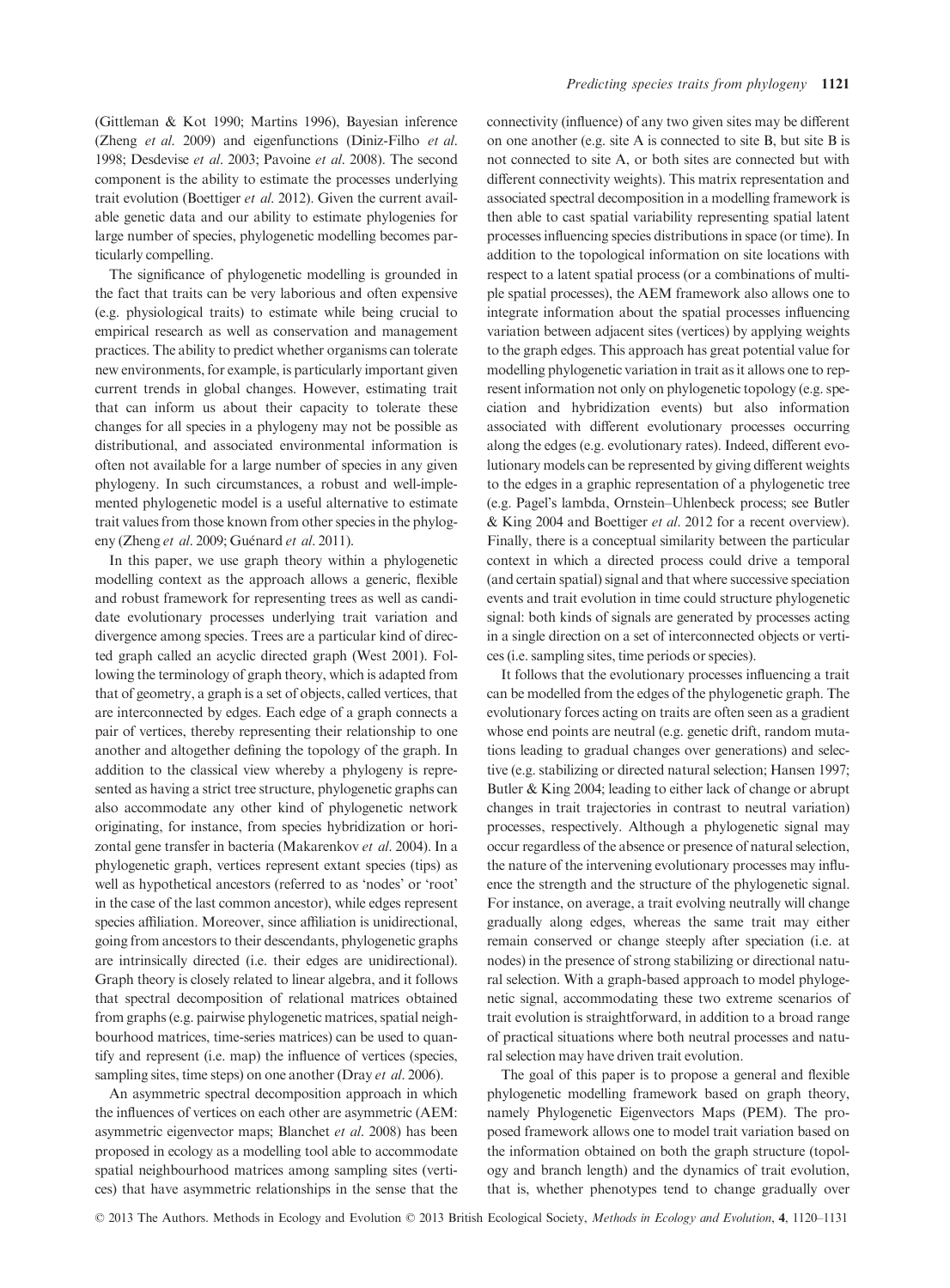generations or abruptly at nodes. The greatest advantage of the proposed approach is its flexibility in the sense that, unlike other approaches, PEM can be used within any statistical fitting procedure (e.g. Griffith & Peres-Neto 2006). In order to demonstrate its strengths and robustness, we use a combination of computer simulations and real data sets from the literature, representing different groups of organisms and potentially evolutionary processes.

#### Materials and methods

#### CALCULATION OF PHYLOGENETIC EIGENVECTOR MAPS

As established earlier, any phylogenetic tree can be regarded as a phylogenetic graph. In this section, we describe the algebra underlying PEM, whereas a complete numerical example is given in the next subsection.

PEM work on a similar basis as (centred) principal component analysis (PCA; Pearson 1901; Legendre & Legendre 2012). In PEM, one uses a matrix containing the graphic structure of a phylogeny to calculate eigenvectors that are later used as descriptors (predictors) in predictive modelling procedures such as multiple regression (see Griffith & Peres-Neto 2006 for an overview). Because the number of eigenvectors is usually large (number of tips minus one), a subset of eigenvectors is selected and used, alone or with other descriptors (e.g. other traits), to model the variation in the trait of interest.

The calculation of a PEM from a phylogenetic graph begins by coding the topology of the phylogenetic graph in an influence matrix  $\mathbf{B} = [b_{i,j}]$ . The influence matrix is a  $n \times m$  binary matrix whose rows and columns represent the  $n$  vertices and  $m$  edges of a directed graph, respectively. The term 'influence' here means the inheritance of ancestors on their descendants. An element  $b_{i,j}$  is set to 1 when vertex  $i$  is under the direct or indirect influence of edge  $\dot{y}$ ; an indirect influence is when a non-pendant edge  $\dot{y}$  is in the path from the root to vertex *i*. Element  $b_{i,j}$  is set to 0 when vertex *i* is assumed not to be influenced by edge  $j$ . The information that is not associated with the topology of the graph but, instead, with details about the dynamics of trait change along the edges, is represented using edge weights. The estimation of these weights is presented in details in the next subsection 'Estimating weighting function parameters'.

While trees having the same topology share the same influence matrix, edge weighting is used to represent a particular evolutionary model (e.g. Pagel's lambda, Ornstein–Uhlenbeck) influencing the variation of a given trait. Therefore, by considering appropriate edge weighting, one can obtain a covariance structure that is best at modelling a particular trait. As such, we propose that an edge is assigned a weight  $w_{a,\psi}$  proportional to the extent of the change that is expected to occur along that edge based on the following monotonic function:

$$
w_{a,\psi}(\phi_j) = \begin{cases} \psi \phi^{\frac{1-q}{2}} & \phi_j > 0\\ 0 & \text{otherwise}, \end{cases} \qquad \text{eqn 1}
$$

where  $a (0 \le a \le 1)$  is the steepness parameter describing how abrupt the changes in trait values occur with time following branching (steepness is related to Pagel (1999)  $\kappa$ , with  $a = 1 - \kappa$ ),  $\psi$  (0 <  $\psi$  <  $\infty$ ) is the relative evolution rate of the trait being modelled, and  $\phi_i$  is the length (phylogenetic distance) of edge  $j$  (Fig. 1). For any given trait, a tree can be assigned a single pair of parameters  $a$  and  $\psi$ , thereby assuming that the trait evolved in a steady manner throughout the phylogeny. It is also possible to relax this assumption (i.e. one single evolutionary rate



Fig. 1. Profiles of the edge weighting function (eqn. 1) for phylogenetic eigenvectors maps for six different combinations of selection strengths a and evolution rates  $\psi$ . Solid line: purely neutral evolution with  $\psi = 1$ ; dashed lines: different selection strengths with  $\psi = 1$ ; dotted lines: different evolution rates and selection strengths.

for the entire phylogeny) by assigning different parameters to different subordinate phylogenies (e.g. use different pairs of parameters  $a$  and  $\psi$ for sub-trees; Revell et al. 2011; Beaulieu et al. 2012), but obviously at the cost of increasing model complexity (i.e. more parameters). Following that model,  $a$  describes the initial steepness of the relationship between the extent of the changes in the trait values along the edges of the phylogenetic graph and their (phylogenetic) lengths  $\phi_i$ . Under purely neutral evolution,  $a = 0$  and the expected trait changes along edges are proportional to the square root of the phylogenetic distances, with  $\psi$  being the proportionality constant, whereas when  $a = 1$ , changes occur at a fixed rate  $\psi$  whenever species diverge; the phylogenetic variation (distances) due to trait evolution subsequently along the edges are irrelevant to the size of the changes. Hence, changes occur more gradually with time for traits evolving neutrally than for traits under natural selection, where adaptive forcing either prevents trait changes (i.e. stabilizing selection) or induces very drastic trait changes (i.e. directional selection).

Phylogenetic Eigenvector Maps (PEM) are then obtained by weighting (eqn. 1) and centring the reduced influence matrix  $\mathbf{B}^*$  (the subset of the rows of **B** corresponding to the tips), and extracting the singular values of the following product:

$$
\mathbf{Q}_{(n)}\mathbf{B}^*\mathbf{D}_w = \mathbf{U}\mathbf{D}_{\Sigma}\mathbf{V}^{\mathrm{T}}
$$
eqn 2

where  $\mathbf{Q}_{(n)}$  is an order *n* centring matrix (obtained as  $\mathbf{Q}_{(n)} = \mathbf{I}_{(n)} - [1/n]_{n \times n}$ , where  $\mathbf{I}_{(n)}$  is an order *n* identity matrix and  $\mathbf{D}_{(n)}$  and  $\mathbf{D}_{(n)}$  $[1/n]_{n \times n}$  is an *n* by *n* matrix whose elements are 1/n),  $\mathbf{D_w}$  and  $\mathbf{D_z}$ are diagonal matrices of edge weights (i.e. the  $j<sup>th</sup>$  element in the diagonal of  $\mathbf{D}_w$  contains edge weight  $w_{a,\psi}(\phi_i)$ ; matrix has order m) and singular values (order *n*), respectively, while U and V are the left and right singular vector matrices, respectively. Due to centring (through the operation  $\mathbf{Q}_{(n)}\mathbf{B}^*$  of eqn. 2), the n-1 left singular vectors have a mean of 0 and are orthonormal (i.e. their scalar products and column correlations are both zero); U can be then used as a design matrix (predictors) in modelling procedures. The Phylogenetic Eigenvector Maps (PEM) are the columns of matrix U, that is, the principal components of  $Q_{(n)}\mathbf{B}^*\mathbf{D}_{\mathbf{w}}$  and each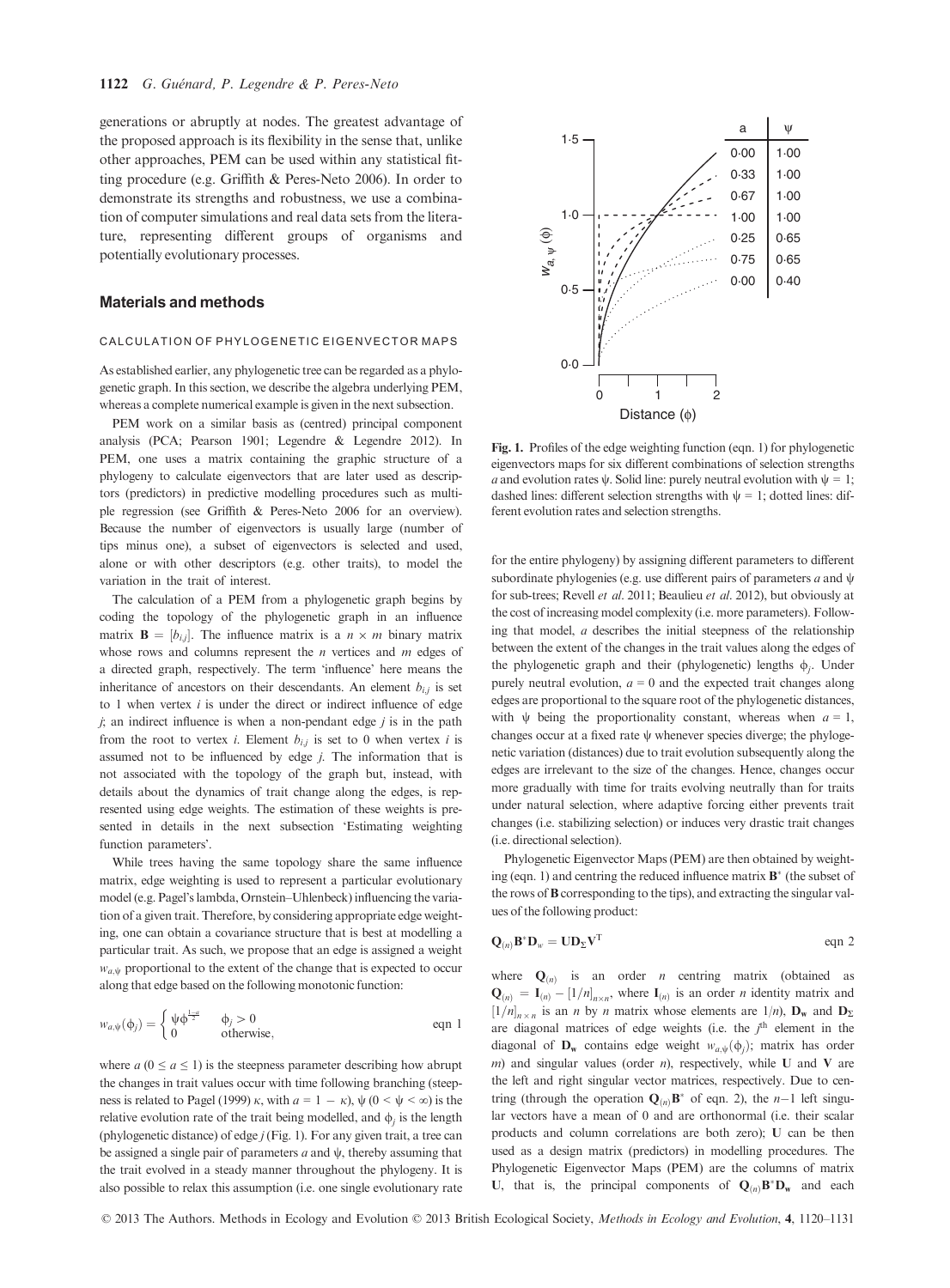element  $u_{i,j}$  of U is the loading of species i on a phylogenetic eigenfunction j. As such, PEM is the orthogonal basis obtained from the structure of the phylogeny (both in terms of topology and trait change dynamic, which is inferred from the edge weights; Dray et al. 2006; Blanchet et al. 2008). Singular values associated with PEM are proportional to the extent of the variation of  $\mathbf{Q}_{(n)}\mathbf{B}^*\mathbf{D}_{\mathbf{w}}$  in which the largest singular values represent the broadest patterns of phylogenetic variation (i.e. those involving many species) and the smallest values being associated with the narrowest patterns (i.e. those involving only a few species; see Fig. 2). How gradually or abruptly trait changes occur is then modelled as the influence of edge lengths (phylogenetic distances) on trait variation; see example in Fig. 2. Phylogenetic signal in response traits can be then modelled using subsets of the columns of PEM as explanatory variables in fitting procedures.

#### ESTIMATING WEIGHTING FUNCTION PARAMETERS

The purpose of eqn. 1 is to obtain the phylogenetic model that is the most suitable to represent a phylogenetic signal. The weighting function parameters are estimated on the basis of the among-species phylogenetic covariance matrix C. It is interesting to note that there is a direct relationship between PEM (columns of U, eqn. 2) and C, which can be modelled as a function of U as follows:

$$
C = \{Q_{(n)}B^*D_w\}\{Q_{(n)}B^*D_w\}^T = Q_{(n)}B^*D_{w^2}B^{*T}Q_{(n)} = UD_{\Sigma^2}U^T.
$$
  
eqn 3

Given that C here is produced already centred, its elements can be interpreted as the relative degrees of resemblance between any two species with respect to the covariances among the other species. Positive and negative covariance values indicate species pairs that have greater or lesser resemblance, respectively, than that observed, on average, among other species. Here, we proposed that PEM be extracted using a weighting function parameters  $a$  and  $\psi$  that best represent the amongspecies phylogenetic covariance structures associated with a species trait y. To do so, we begin by assuming that trait values  $y_i$  for each species *i* follow a multivariate normal probability distribution with



Fig. 2. Impact of increasing selection strength  $(a)$  on a centred phylogenetic eigenvector map (PEM) having two eigenvectors  $(\mathbf{u}_1$  and  $\mathbf{u}_2$  computed for a minimal tree of three species). The open and closed markers are negative and positive species scores on the eigenvectors, respectively, while the sizes of the markers are proportional to the absolute values. For a trait evolving neutrally (i.e. when  $a$  is close to 0), evolution occurs progressively along the edges and phylogenetic distances play a more important role on the structure of PEM, whereas under strong natural selection (i.e. when  $a$  is close to 1), the structure of PEM is mostly driven by the topology.

covariances  $\sigma^2 C$ , where  $\sigma^2$  is the variance of y, and C is the phylogenetic covariance structure as calculated above (eqn. 3).

Under normality assumptions, the joint probability density function of y is:

$$
f_{\mathbf{C}}(\mathbf{y}) = (2\pi)^{\frac{\text{rank}(c)}{2}} |\sigma^2 \mathbf{C}|_*^{-\frac{1}{2}} e^{-\frac{1}{2\sigma^2} [y_i - \mathbf{X}\beta]^T \mathbf{C}^{-*} [y_i - \mathbf{X}\beta]}, \quad \text{eqn 4}
$$

where  $|C|_*$  and  $C^{-*}$  denote the pseudo-determinant and the (Moore-<br>Densead power of  $C$  generatively say (C) denotes the reals of Penrose) pseudo-inverse of  $C$ , respectively;  $rank(C)$  denotes the rank of C, X is a matrix whose columns are auxiliary traits (i.e. traits that can also serve as predictors of  $y$ ),  $\beta$  is a vector containing the slope estimates of the relationships between the auxiliary traits and y, and superscript T denotes matrix transpose. The maximum likelihood estimate of β is then obtained as:

$$
\hat{\beta} = (\mathbf{X}^{\mathrm{T}} \mathbf{C}^{-*} \mathbf{X})^{-1} \mathbf{X}^{\mathrm{T}} \mathbf{C}^{-*} \mathbf{y}, \qquad \text{eqn 5}
$$

whereas the maximum likelihood of  $\sigma^2$  is obtained as:

$$
\hat{\sigma}^2 = \frac{[\mathbf{y}_i - \mathbf{X}\boldsymbol{\beta}]^{\mathrm{T}} \mathbf{C}^{-*} [\mathbf{y}_i - \mathbf{X}\boldsymbol{\beta}]}{n}.
$$
eqn 6

Because C is modelled as a centred matrix (its rows and columns have means of 0), the density function in eqn. 4 is not affected by adding or subtracting a constant value to y. Therefore, when no auxiliary traits are used (i.e. when the goal is uniquely predict the response trait solely on the basis of phylogenetic variation contained in C), the term  $\mathbf{X}\hat{\beta}$  can<br>cliently be seen and form ages  $\hat{\beta}$  can be a conservative of the multiplier simply be removed from eqns 4 and 6. The parameters of the weighting function are then estimated as the values that minimize the objective (deviance) function corresponding to eqn. 4 as follows:

$$
-2\log L = n + \operatorname{rank}(\mathbf{C})\log(2\pi) + n\log(\hat{\sigma}^2) + \log|\mathbf{C}|_* \qquad \text{eqn 7}
$$

where  $L$  is the likelihood of observing trait  $v$  given  $C$ . We propose to use a box-constrained optimization method for this purpose (e.g. Byrd et al. 1995; Nocedal & Wright 1999). It is noteworthy that it is not possible to estimate  $\psi$  when it is assumed to be constant for the whole phylogeny because it would conflict with the estimation of  $\hat{\sigma}^2$  (eqn. 6). In the latter case, we propose to use  $\psi = 1$  as a standard value. Moreover, when multiple values of  $\psi$ are used, a value needs to be considered a constant (e.g.  $\psi_1 = 1$ ) so that the other values (e.g.  $\psi_2, \psi_3, \psi$ ) are interpreted relative to  $\Psi_1$ .

#### CALCULATION EXAMPLE, PART 1 – MODELLING PHYLOGENETIC SIGNALS

Here, we illustrate how to obtain a PEM using a fictional phylogenetic tree containing seven species labelled  $A-G$  (Fig. 3a) and associated made-up trait values (Fig. 3b). The influence matrix  $\mathbf{B}^*$  of the example tree is:

| $\mathbf{B}^* = \begin{bmatrix} 1 & 1 & 1 & 0 & 0 & 0 & 0 & 0 & 0 & 0 & 0 & 0 \\ 1 & 1 & 0 & 1 & 0 & 0 & 0 & 0 & 0 & 0 & 0 & 0 \\ 1 & 0 & 0 & 0 & 1 & 0 & 0 & 0 & 0 & 0 & 0 & 0 \\ 0 & 0 & 0 & 0 & 0 & 1 & 1 & 1 & 0 & 0 & 0 & 0 \\ E & 0 & 0 & 0 & 0 & 0 & 1 & 1 & 0 & 1 & 0 & 0 & 0 \\ F & 0 & 0 & 0 & 0 & 0 & 1 & 0 &$ |  |  |  |  |  |  |  |
|---------------------------------------------------------------------------------------------------------------------------------------------------------------------------------------------------------------------------------------------------------------------------------------------------------------------------|--|--|--|--|--|--|--|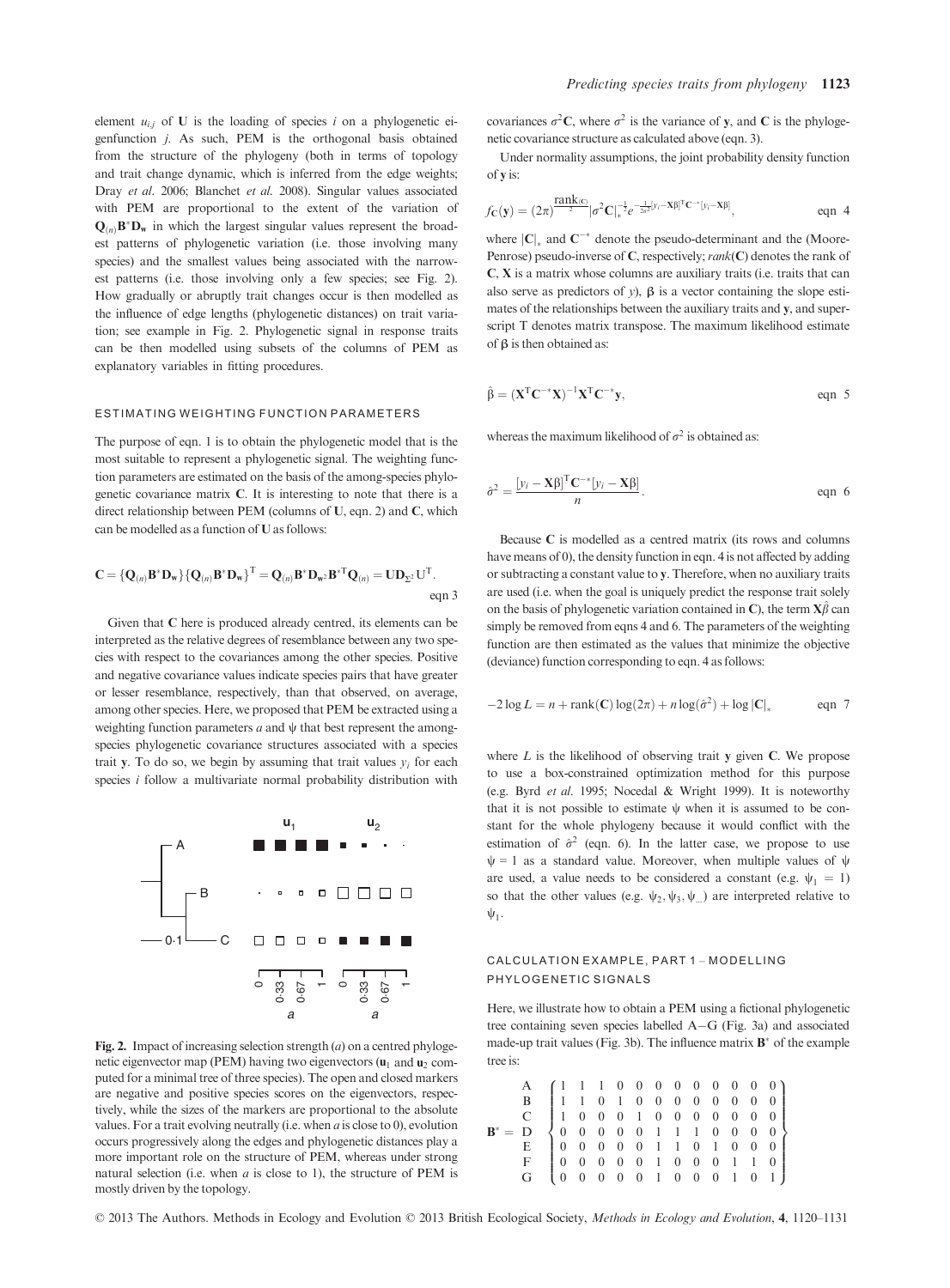where the columns of  $\mathbf{B}^*$  are, from left to right, edges E1-E12 of Fig. 3a. In that example, species A to C are influenced by edge E1, and species D to G by edge E6. The vector of phylogenetic distances of the edges is:

$$
\phi = \{0.25\,0.15\,0.15\,0.20\,0.35\,0.10\,0.30\,0.25\,0.10\,0.30\,0.15\,0.20\}.
$$

The steepness parameter computed from the trait values (Fig. 3b) is estimated as  $a = 0.52$ . W is assumed constant for the whole tree with a standard value of 1. The vector of edge weights is therefore:

 $\mathbf{w} = \{0.72\,0.64\,0.64\,0.68\,0.78\,0.58\,0.75\,0.72\,0.58\,0.75\,0.64\,0.68\}.$ 

the centred and weighted influence matrix for the tips is:

| A<br>B<br>$\mathbf{Q}_{(n)}\mathbf{B}^*\mathbf{D_w} = \begin{bmatrix} 0.41 & 0.45 & 0.55 & -0.10 & -0.11 & -0.33 & -0.21 & -0.10 & -0.08 & -0.21 & -0.09 & -0.10 \\ 0.41 & 0.45 & -0.09 & 0.58 & -0.11 & -0.33 & -0.21 & -0.10 & -0.08 & -0.21 & -0.09 & -0.10 \\ 0.41 & -0.18 & -0.09 & -0.10 & 0.67 & -0.33 & -0.2$ |  |  |  |  |  |  |  |
|-----------------------------------------------------------------------------------------------------------------------------------------------------------------------------------------------------------------------------------------------------------------------------------------------------------------------|--|--|--|--|--|--|--|

:

and the centred covariance matrix C obtained from eqn. 3 is:

A B C D E F G <sup>0</sup>93 052 0<sup>21</sup> 0<sup>43</sup> 0<sup>40</sup> 0<sup>41</sup> 0<sup>42</sup> <sup>0</sup>52 097 0<sup>20</sup> 0<sup>43</sup> 0<sup>41</sup> 0<sup>42</sup> 0<sup>43</sup> <sup>0</sup>21 020 0<sup>90</sup> 0<sup>34</sup> 0<sup>31</sup> 0<sup>32</sup> 0<sup>33</sup> 0<sup>43</sup> 0<sup>43</sup> 034 096 0<sup>47</sup> 0<sup>11</sup> 0<sup>12</sup> 0<sup>40</sup> 0<sup>41</sup> 031 047 0<sup>83</sup> 0<sup>08</sup> 0<sup>09</sup> 0<sup>41</sup> 0<sup>42</sup> 0<sup>32</sup> 0<sup>11</sup> 008 088 0<sup>46</sup> 0<sup>42</sup> 0<sup>43</sup> 0<sup>33</sup> 0<sup>12</sup> 009 046 0<sup>92</sup> 8 >>>>>>>>< >>>>>>>>: 9 >>>>>>>>= >>>>>>>>;

From matrix  $\mathbf{Q}_{(n)}\mathbf{B}^*D_{\mathbf{w}}$ , a PEM with six (left) singular vectors U is obtained using eqn. 2 (Fig. 4). A model of the phylogenetic signal (trait values) is obtained by regressing y against U. Note, however, that the number of PEMs (i.e. columns on U) is too large for the



Fig. 3. Example of (a) a phylogenetic tree with seven tips labelled A–G, six nodes labelled N1–N6, and 12 edges labelled E1–E12, and (b) a phylogenetic signal with values of a hypothetical trait among the species.

number of species (i.e. 6 PEMs are produced), and as such, we need to use a model selection procedure to retain the most important eigenvectors mapping (explaining) trait variation (see Diniz-Filho et al. 2012 for a recent review). The selection procedure used in our simulation and real examples are explained later on. For this small example, however, we did not use a selection and simply picked the set that explained the largest amount of trait variation (adjusted coefficient of determination). As a result, the phylogenetic signal presented in Fig. 3b was modelled as the following combination of the three PEMs, among those shown in Fig. 4:

 $y = -0.10 - 3.33u_2 + 2.20u_3 + 0.67u_5.$ 

It is noteworthy that the intercept of that regression model is not the estimated trait value at the root of the phylogeny (see Discussion for details).

|  |  | $0.55$ $-0.10$ $-0.11$ $-0.33$ $-0.21$ $-0.10$ $-0.08$ $-0.21$ $-0.09$ $-0.10$ )                    |  |      |  | 0.45                                    | 0.41 |
|--|--|-----------------------------------------------------------------------------------------------------|--|------|--|-----------------------------------------|------|
|  |  | $0.45$ $-0.09$ $0.58$ $-0.11$ $-0.33$ $-0.21$ $-0.10$ $-0.08$ $-0.21$ $-0.09$ $-0.10$               |  |      |  |                                         | 0.41 |
|  |  | $0.41$ $-0.18$ $-0.09$ $-0.10$ $0.67$ $-0.33$ $-0.21$ $-0.10$ $-0.08$ $-0.21$ $-0.09$ $-0.10$       |  |      |  |                                         |      |
|  |  | $-0.31$ $-0.18$ $-0.09$ $-0.10$ $-0.11$ $0.25$ $0.54$ $0.62$ $-0.08$ $-0.21$ $-0.09$ $-0.10$ $\}$ , |  |      |  |                                         |      |
|  |  | $0.54$ $-0.10$ $0.50$ $-0.21$ $-0.09$ $-0.10$                                                       |  | 0.25 |  | $-0.31$ $-0.18$ $-0.09$ $-0.10$ $-0.11$ |      |
|  |  | $-0.21$ $-0.10$ $-0.08$ $0.54$ $0.55$ $-0.10$                                                       |  | 0.25 |  | $-0.31$ $-0.18$ $-0.09$ $-0.10$ $-0.11$ |      |
|  |  | $0.25$ $-0.21$ $-0.10$ $-0.08$ $0.54$ $-0.09$ $0.58$                                                |  |      |  | $-0.31$ $-0.18$ $-0.09$ $-0.10$ $-0.11$ |      |
|  |  |                                                                                                     |  |      |  |                                         |      |

#### ESTIMATING PREDICTED VALUES

Phylogenetic modelling, in the context of this paper, deals with incomplete trait information. Its goal is to predict unknown trait values for one or several species (referred here as the 'target' species) in phylogenies for which we have trait values already estimated for a reduced set of species (referred here as the 'model' species), based on their relative phylogenetic positions. In order to estimate trait values for the target species, one must know where the target species are located on the phylogeny in relation to the model species, that is, on which edge and where on that edge. That information is used to obtain vectors of species coordinates describing the relative position of any target species in the model's weighted influence matrix ( $s<sub>target</sub>$ ; see example in the next section). These coordinates are obtained based on the following three steps: (i) determining the identity of (a) the 'split edge', that is, the edge on which the target species is located and (b) the 'parent vertex', that is, the vertex located immediately downward (i.e. closer to the root) from that edge; (ii) copy the coordinates of the parent vertex in the model's influence matrix; and (iii) assign a weight to the split edge. That weight is calculated on the basis of eqn. 1 using the parameters  $a$  and  $\psi$  estimated from the model species and the phylogenetic distance  $\phi$  between the parent vertex and the location of the target species on the split edge.

Equation 2 can be rearranged as follows:

$$
\mathbf{U} = {\mathbf{B}^*} \mathbf{D_w} - \mathbf{1}_{n \times 1} [1/n]_{1 \times n} \mathbf{B}^* \mathbf{D_w} {\mathbf{V}} \mathbf{D}_{\Sigma}^{-1}, \qquad \text{eqn 8}
$$

where  $[1/n]_{1\times n}$  is a row vector whose *n* elements have values  $1/n$ , and  $1/n$  is a solumn vector whose *n* elements have values 1. The term  $1_{n\times 1}$  is a column vector whose *n* elements have values 1. The term  $[1/n]_{1 \times n}$ **B<sup>\*</sup>D<sub>w</sub>** contains the means of the columns of **B<sup>\*</sup>D<sub>w</sub>**. To calculate the scores of the target species ( $u_{\text{target}}$ ) on a map of the model species, we substitute the relative position of the target species (starget) in place of the weighted influence matrix  $(\mathbf{B}^* \mathbf{D}_w)$  in eqn. 8:

$$
\mathbf{u}_{\text{target}} = \{ \mathbf{s}_{\text{target}} - [1/n]_{1 \times n} \mathbf{B}^* \mathbf{D}_\mathbf{w} \} \mathbf{V} \mathbf{D}_{\Sigma}^{-1}.
$$
eqn 9

PEM predictions work on the principle that  $s_{\text{target}}$  contains the closest substitutes, in terms of phylogenetic topology and dis-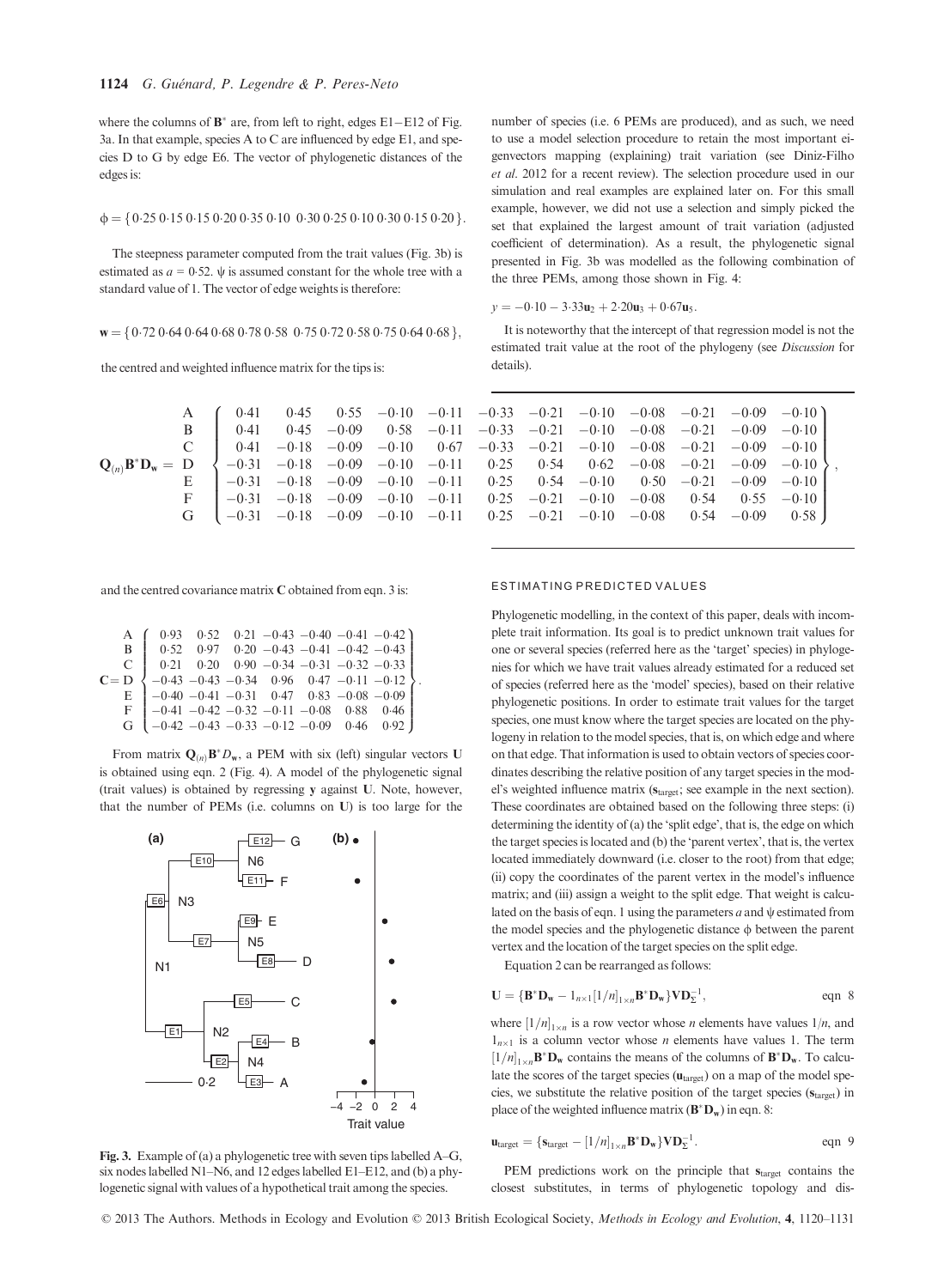

Fig. 4. A phylogenetic eigenvector map composed of seven eigenvectors obtained for the seven species whose phylogeny is illustrated in Fig. 3; trait evolution is assumed to be neutral:  $a = 0$ . The open and closed markers are negative and positive species scores on the eigenvectors, respectively, while marker sizes are proportional to the absolute values.

tances, for the lines of  $\mathbf{B}^* \mathbf{D}_w$  and that  $\mathbf{u}_{\text{target}}$ , by analogy, contains also the closest substitutes for the lines of U. To predict trait values for the 'target species', these scores are used as predictors in a model that is obtained using the loadings of the 'model species'. It is important to note that target species are not added to, but rather projected (i.e. 'mapped') on, the PEM.

#### CALCULATION EXAMPLE, PART 2 – PREDICTING TRAIT VALUES

In order to illustrate how to estimate predicted values using our proposed PEM framework, let us add three target species (called X, Y and Z) to the previous example (Fig. 5a). Target species X intersects the phylogeny on edge E1, at a phylogenetic distance  $\phi_X = 0.2$  from parent vertex (node N1). The coordinates of node N1 in the model's weighted influence matrix are:

$$
s_{N1} = \{ \begin{array}{cccccc} E1 & E2 & E3 & E4 & E5 & E6 & E7 & E8 & E9 & E10 & E11 & E12 \\ 0 & 0 & 0 & 0 & 0 & 0 & 0 & 0 & 0 & 0 \\ 0 & 0 & 0 & 0 & 0 & 0 & 0 & 0 & 0 \end{array} \}
$$

note that in this example, N1 is neither influenced directly nor indirectly by any of the edges of the graph thus receiving values 0 everywhere. Given the evolution parameters obtained in the first part of this example ( $a = 0.52$  and  $\psi = 1$ ), the weight (or coordinate) of target species X on edge E1 is 0.68 (eqn. 1:  $w_{0.52,1}(0.2) = 0.68$ ) so that the location of X in the model's weighted influence matrix is:

E1 E2 E3 E4 E5 E6 E7 E8 E9 E10 E11 E12

sx ¼ f <sup>0</sup><sup>68</sup> 00000000 0 0 0 <sup>g</sup>: Likewise, target species Y and Z are located upwards from nodes N3 and N2, respectively, whose locations in the model's weighted influence matrix are:

E1 E2 E3 E4 E5 E6 E7 E8 E9 E10 E11 E12  $s_{N3} = \{ \begin{array}{cccccc} 0 & 0 & 0 & 0 & 0.58 & 0 & 0 & 0 & 0 & 0 & 0 \\ 0 & 0 & 0 & 0 & 0 & 0 & 0 & 0 & 0 & 0 & 0 \\ s_{N2} = \{ 0.72 & 0 & 0 & 0 & 0 & 0 & 0 & 0 & 0 & 0 & 0 \end{array} \}$ sN2 ¼ f <sup>0</sup>72 0 0 0 0 0 0 0 0 0 0 0 <sup>g</sup>

Target species Y intersects the phylogeny on edge E7 at distance  $\phi_Y = 0.25$  from N and has a coordinate of  $w_{0.52,1}(0.25) = 0.72$  on edge E7, whereas target species Z, which intersects the phylogeny on edge E5 at distance  $\phi_Z = 0.1$  from N2, has a coordinate of  $w_{0.52,1}(0.10) = 0.58$  on edge E5. Hence, their locations in the model's weighted influence matrix are:

| $s_v = \{ 0 \t 0 \t 0 \t 0 \t 0 \t 0.58 \t 0.72 \t 0 \t 0 \t 0 \t 0 \t 0 \}.$                                                            |  |  |
|------------------------------------------------------------------------------------------------------------------------------------------|--|--|
|                                                                                                                                          |  |  |
| $s_z = \{ 0.72 \space 0 \space 0 \space 0.058 \space 0 \space 0 \space 0 \space 0 \space 0 \space 0 \space 0 \space 0 \space 0 \space )$ |  |  |

From these coordinates and eqn. 9, the projected scores of target species X, Y and Z on the Phylogenetic Eigenvector Map (Fig. 4) are:

|  |  |  | $\mathbf{u}_1$ $\mathbf{u}_2$ $\mathbf{u}_3$ $\mathbf{u}_4$ $\mathbf{u}_5$ $\mathbf{u}_6$   |  |  |
|--|--|--|---------------------------------------------------------------------------------------------|--|--|
|  |  |  | $\mathbf{u}_x = \{ -0.25 \quad 0.00 \quad 0.20 \quad 0.01 \quad -0.01 \quad -0.01 \}$       |  |  |
|  |  |  | $\mathbf{u}_{v} = \begin{bmatrix} 0.27 & -0.35 & -0.01 & 0.01 & 0.00 & -0.15 \end{bmatrix}$ |  |  |
|  |  |  | $\mathbf{u}_z = \{ -0.32 \quad 0.00 \quad 0.69 \quad -0.01 \quad 0.02 \quad 0.01 \}$        |  |  |
|  |  |  |                                                                                             |  |  |

By applying the regression model built using the PEM of the target species in our previous example using the scores presented above, we obtain the following predictions:  $y_x = 0.328$ ,  $y_y = 1.019$ , and  $y_z = 1.436$ .

In our example, the target species X diverged from a common ancestor shared with model species A, B and C, while species Z diverged later; sharing its most recent ancestry with species C only (Fig. 5). It follows that estimated trait values for the target species indicate that species X is intermediate in relation to species A, B and C, whereas the trait estimates for species Z are much closer to the value observed for species C. Along similar lines, trait estimates for target species Y are similar to values observed for model species D and E, with whom Y has its last common ancestor somewhere along edge E7. However, because Y is phylogenetically closer to E than to D, and given that trait evolution contains a neutral component (i.e.  $\hat{a}$  < 1), the estimated trait value for species Y is more similar to that of E than to D.

#### SIMULATION STUDY

In order to demonstrate the robustness and accuracy of PEM in predicting trait values, we designed a numerical experiment in which we repeatedly applied PEM at predicting simulated trait values. Quantitative traits were simulated based on the Ornstein–Uhlenbeck (OU) process (Uhlenbeck & Ornstein 1930; Hansen 1997). This process describes the instantaneous rate of change in a trait value  $(dy)$  as the sum of a deterministic component forcing the trait value towards an optimum  $\theta$  and a random component allowing the trait value to spread around the optimum:

$$
dy = \alpha(y - \theta)d\phi + \sigma dW\phi, \qquad \text{eqn 10}
$$

where  $\alpha$  and  $\sigma$  are the rates guiding the deterministic (i.e. selection) and random (i.e. diffusion) components of the trait change, respectively,  $d\phi$  is an infinitesimal amount of phylogenetic distance, and  $dW\phi \sim N(0, d\phi)$  is a deviate from a normal distribution with 0 mean and variance d $\phi$ . To simulate quantitative trait evolution, we began by drawing random phylogenies with 50, 100, 200 and 400 species (100 random trees for each number of species) using the function 'rtree' in R package ape (Paradis et al. 2004). We then defined a set of seven optima ( $\theta \in \{-3,-2,-1,0,1,2,3\}$ ) for which the trait is selected towards. For each phylogeny, we let these optimal values shift from one vertex to the next, in the direction going from the root to the tips, following a Markov chain process. The chain allowed the optima to shift from 0 (the value set at the root) towards either  $-3$  or 3 in either in an ascending or descending step of 1 with a transition probability of 01 for individual steps. Trait values were simulated node by node, by let-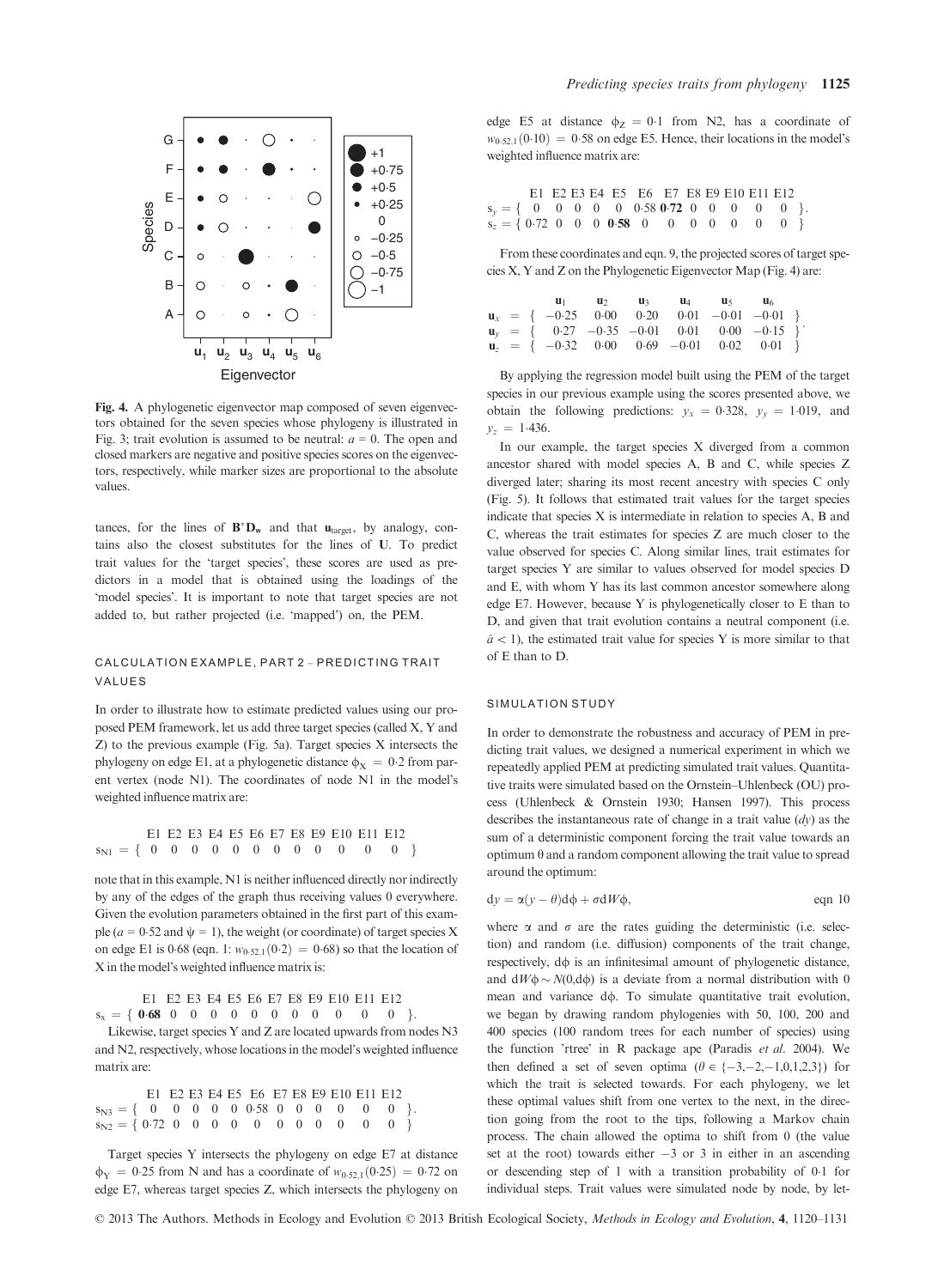

Fig. 5. (a) Intersection of three target species  $(X, Y, Z)$  with the phylogeny of the model species A–G (Fig. 3). The intersection vertices, node NX, NY and NZ, are located at distances  $\phi_X$ ,  $\phi_Y$  and  $\phi_Z$  from nodes N1, N3 and N2 along edges E1, E7 and E5, respectively. The information about where a target species intersects the phylogeny of the model species can be used to predict its trait values. (b) Predicted trait values for the target species obtained using PEM (open diamond; obtained using three eigenvectors  $\mathbf{u}_2$ ,  $\mathbf{u}_3$  and  $\mathbf{u}_5$ , shown in Fig. 4), both with bars showing the limits of 95% prediction intervals. The close circles are the trait values for the model species (as in Fig. 3).

ting the trait shift from a starting value of 0 at the root, once again from one vertex to the next and in the direction going from the root towards the tips. For each vertex  $k$ , we calculated the mean value of the trait  $\mu_k$  as:

$$
\mu_k = y_i e^{-\alpha \phi_j} + \theta_k (1 - e^{-\alpha \phi_j}), \qquad \text{eqn 11}
$$

where  $y_i$  is the trait value at vertex i, the immediate ancestor of k,  $\phi_i$  is the length (i.e. phylogenetic distance) of edge  $j$  joining vertices  $i$  and  $k$ , and  $\theta_k$  is the optimal trait value at vertex k. The diffusion  $\sigma_j^2$  expected to occur along edge  $j$  is:

$$
\sigma_j^2 = \sigma^2 \frac{1 - e^{-2\alpha\phi_j}}{2\alpha}.
$$
eqn 12

The simulated trait value at vertex  $k$ ,  $y_k$ , is a number drawn from a random normal distribution with mean  $\mu_k$  and variance  $\sigma_j^2$ . For every single tree, we chose four selection rates:  $\alpha = 0$  (pure diffusion),  $\alpha = 0.5$ (weak selection),  $\alpha = 1$  (medium selection) and  $\alpha = 10$  (strong selection), with the diffusion rate kept constant at  $\sigma = 1$ . Using these parameter combinations, we generated 1600 simulation runs. Finally, for each simulation run, we generated 100 sample traits.

For the sake of comparing the simulated values with model predictions, we split each data set in two equal parts; the first half being the model species used to fit regression models on the basis of PEMs and the second half being the target species for which predictions were to be made. Note that because we know the expected values for the target

species (i.e. we simulated them along with the model species), by comparing estimated values from the PEM models and the simulated ('true') values, we can estimate prediction error for each parameter combination. The model species were then used to estimate parameter a of eqn. 1 (a single value for the whole phylogeny). We then computed PEMs and regressed trait values against them. PEM were selected in order to minimize information loss using a forward stepwise procedure. Information loss was estimated using the Akaike information criterion with correction for small sample size (AICc; Hurvich & Tsai 1993).). The model with the lowest AICc was retained. We then calculated the scores of the target species (eqn. 9) and used them within the regression model to estimate trait values for the target species.

We used the following prediction coefficient to assess the predictive power of PEM models:

$$
P^2 = 1 - \frac{\text{MSPE}}{s_y^2}
$$
eqn 13

where MPSE is the mean square prediction error. MPSE is estimated as  $MSPE = \sum_{i=1}^{n} (y_i - \hat{y}_i)^2/n$ , where  $\hat{y}_i$  is the trait value estimated by the PEM model for target species  $i, y_i$  is the simulated 'true' value for target species  $i$  (but obviously not used in the fitting process), and  $s_y^2$  is the sample variance of the 'true' trait values. As such,  $P^2$  can be interpreted similarly as Ezekiels' (1930) adjusted coefficient of determination.  $P^2 = 1$  when all predictions perfectly match the observations, whereas values below 1 indicate imperfect predictions. Values  $P^2$  close to 0 (negative or positive) indicate that predictions have poor accuracy, being no better than what would be expected from chance alone. We also used the simulation results to explore how the selection rate  $(\alpha)$  used to generate the traits influenced the estimates of the steepness parameter (a) and highlight possible methodological behaviours regarding prediction biases as a function of these estimates.

#### REAL EXAMPLES

As a demonstration of the accuracy of the directed graph approach described here, we applied our PEM framework to four cases taken from published studies (Table 1; Purvis & Rambaut 1995; Isaac et al. 2005; Lislevand & Thomas 2006). In all cases, we first selected a single response trait to be modelled. We applied the following iterative procedure: for each species  $i$ , we took  $i$  as the target species and the remaining  $n-1$  species as the model species and estimated the steepness parameter  $a$  (eqn. 1); we then used the correlation structure obtained, together with that between the target and the model species, to predict the trait value for  $i$  using the same procedure as in our simulation study. Although our method (eqn. 1) allows one to ascribe values of parameter  $a$ to specific sub-trees, for the sake of simplicity, we did not use that functionality and assumed instead a unique value for parameter  $a$  for all species in data sets. As in the simulation study, we compared the observed values against the predictions to estimate prediction power and also highlight possible methodological behaviours regarding prediction biases.

#### COMPUTER SOFTWARE

Computer software to perform the analysis and simulations described in the present study is available as the contributed R package MPSEM (i.e. Modelling Phylogenetic Signals using Eigenvector Maps) from the Comprehensive R Archive Network (CRAN; http://cran.r-project. org/). The R language scripts and data used to generate all the examples and figures in this paper are available as supplementary electronic material.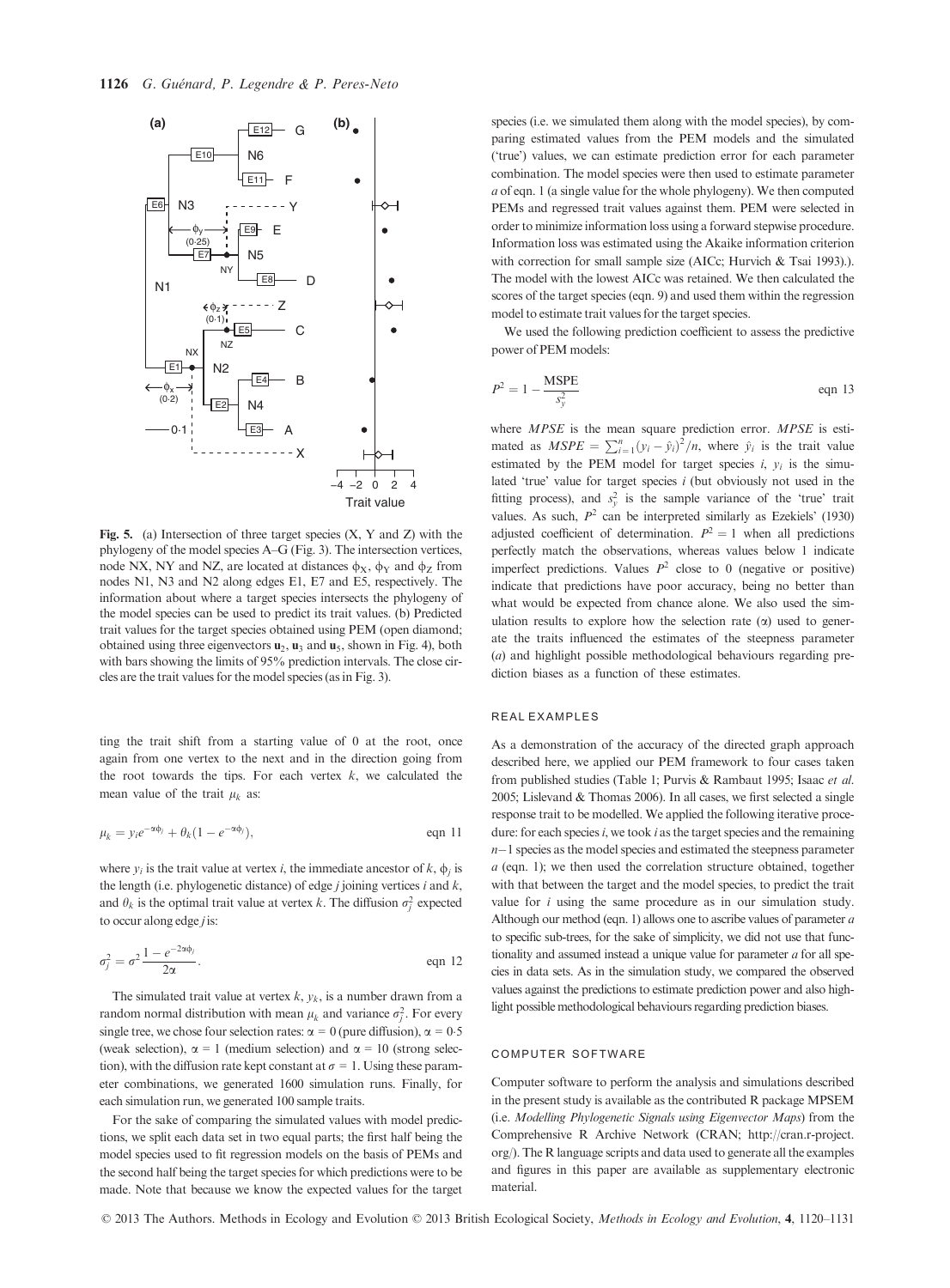Table 1. Phylogenetic modelling of traits observed on four groups of n organisms. Model parameters  $\hat{a}$  are the estimated steepness parameter of the trait evolution model (eqn. 1,  $\psi = 1$ ),  $P^2$  is the prediction coefficient of the trait;  $b_0$  and  $b_1$  are the regression intercepts and slopes [with their 95%] confidence limits, respectively]

|        | Organism-trait                                                                                                                        | n                    |                              | D <sup>2</sup>               | $b_0$                                                                                                   | b <sub>1</sub>                                                                           | References                                                                                   |
|--------|---------------------------------------------------------------------------------------------------------------------------------------|----------------------|------------------------------|------------------------------|---------------------------------------------------------------------------------------------------------|------------------------------------------------------------------------------------------|----------------------------------------------------------------------------------------------|
| 3<br>4 | <i>Anolis</i> lizards – body mass<br>Shorebirds $-\log$ egg mass<br>Odd-toed ungulates-log Neonatal mass<br>Primates-gestation period | 85<br>71<br>13<br>63 | 0.34<br>0.08<br>0.00<br>0.38 | 0.76<br>0.83<br>0.88<br>0.80 | $0.18[-0.31, 0.66]$<br>$-0.06$ [ $-0.39, 0.27$ ]<br>$-0.01$ [ $-0.38, 0.37$ ]<br>$-3.33[-25.65, 18.99]$ | $0.95$ [0.84, 1.07]<br>$1.02$ [0.91, 1.13]<br>$1.01$ [0.75, 1.26]<br>$1.02$ [0.89, 1.15] | Rich Glor*<br>Lislevand & Thomas 2006<br>Purvis & Rambaut 1995<br>Isaac <i>et al.</i> $2005$ |

\*Source: http://bodegaphylo.wikispot.org/Phylogenetics\_and\_Comparative\_Methods\_in\_R?action=Files&do=view&target=anolis\_mtDNA.mrb. con [first tree, accessed 13-04-19].

**Table 2.** Synthetic results of the simulations  $(P^2)$ : prediction coefficients,  $\hat{a}$ : estimates of the steepness parameter) performed to illustrate the predictive power of PEM for different sample sizes  $(n)$  and natural selection strengths  $(\alpha)$ . Upper and lower 95% confidence limits are the 2.5 and 97.5 percentiles of the 10 000 (100 phylogenies  $\times$  100 iterations per phylogeny) signals generated for every combination of  $n$  and a that we explored. Format: mean [lower CL, upper CL]

| $\boldsymbol{n}$ | $\alpha$ | $P^2$                      | â                          |
|------------------|----------|----------------------------|----------------------------|
| 25               | $\Omega$ | $0.56$ [0.03, 0.87]        | $0.28$ [0.00, 1.00]        |
|                  | 0.5      | $0.45$ [-0.16, 0.81]       | $0.40$ [ $0.00, 1.00$ ]    |
|                  | 1        | $0.56$ [ $0.01$ , $0.86$ ] | $0.48$ [ $0.00$ , $1.00$ ] |
|                  | 10       | $0.79$ [0.46, 0.95]        | $0.64$ [ $0.00, 1.00$ ]    |
| 50               | $\Omega$ | $0.66$ [ $0.33$ , $0.87$ ] | $0.19$ [0.00, 0.94]        |
|                  | 0.5      | 0.56 [0.17, 0.81]          | $0.39$ [ $0.00, 1.00$ ]    |
|                  | 1        | $0.66$ [ $0.33$ , $0.86$ ] | $0.51$ [ $0.00$ , $1.00$ ] |
|                  | 10       | $0.85$ [0.68, 0.95]        | $0.75$ [ $0.00, 1.00$ ]    |
| 100              | $\theta$ | $0.73$ [ $0.52$ , $0.88$ ] | $0.14$ [0.00, 0.65]        |
|                  | 0.5      | $0.62$ [ $0.33$ , $0.82$ ] | $0.33$ [ $0.00, 0.97$ ]    |
|                  | 1        | $0.69$ [0.39, 0.87]        | $0.46$ [ $0.00, 1.00$ ]    |
|                  | 10       | $0.86$ [0.67, 0.96]        | $0.69$ [ $0.00, 1.00$ ]    |
| 200              | $\Omega$ | $0.78$ [0.64, 0.89]        | $0.09$ [ $0.00$ , $0.45$ ] |
|                  | 0.5      | $0.68$ [0.49, 0.83]        | $0.30$ [ $0.00$ , $0.78$ ] |
|                  | 1        | $0.75$ [0.56, 0.87]        | $0.45$ [0.00, 0.95]        |
|                  | 10       | $0.89$ [ $0.80, 0.96$ ]    | $0.71$ [0.04, 1.00]        |

#### **Results**

#### SIMULATION EXPERIMENT

Our simulation experiments showed that PEM phylogenetic models had prediction coefficients (power) ranging from  $-1.66$ to 0.98, with 95% of the cases being between 0.23 and 0.93 (Table 2). Note that prediction coefficients closer to 1 indicate perfect predictability, whereas coefficients of zero and negative indicate complete absence of prediction power. The prediction power tended to increase with sample size  $(F_{1,158400} = 46705;$  $p < 0.0001$ ). When  $\alpha = 0$ , for instance,  $P^2$  increases by <sup>0</sup>00045, on average, for each new species added within the range of conditions that we simulated ( $25 \le n \le 200$ , i.e., half of the species for the simulated phylogenies 50  $\le n \le 400$ ). The different selection rates used to generate the phylogenetic signals also influenced the percentage of variation that could effectively be predicted using PEM  $(F_{3,158400} = 40327;$  $p < 0.0001$ ). We found that for signals generated with  $\alpha = 0.5$ ,  $P<sup>2</sup>$  were, on average, 0.0479 lower than those generated with  $\alpha = 0$ , whereas signals generated with  $\alpha = 1$  and  $\alpha = 10$  had  $P^2$  higher by 0.0333 and 0.253 than those with  $\alpha = 0.5$ , respectively. The results of the simulation study also evidenced an interaction between sample size and selection rate on the prediction power of PEM-based regression models  $(F_{3,158400} = 1117; p < 0.0001)$ . The effect of sample size on the predictive power was lower when signals were simulated with some amount of selection (by  $-0.000200$ ,  $-0.000200$  and  $-0.000358$  for  $\alpha = 0.5$ ,  $\alpha = 1$ , and  $\alpha = 10$ , respectively) then with pure diffusion. We also found that the combined effects of sample size and selection rate varied among the phylogenies  $(F_{1592,158400} = 62.40; p < 0.0001)$ , indicating that differences in the structure of phylogenies also affect the power of our proposed modelling framework. Finally, we found that the selection rate used for simulations impacted the estimation of the steepness parameter  $(F_{3,158400} = 26424; p \le 0.0001)$ ; the mean estimates were  $0.17, 0.35, 0.48$  and  $0.70$  when  $\alpha$  was  $0, 0.5, 1$ and 10, respectively.

#### REAL EXAMPLES

With the exception of example 1 (body mass of *Anolis*), all published phylogenetic trees were ultrametric; hence, the original authors assumed that trait evolution occurred at constant rates along all edges of their graphs (Table 1, Fig. 6). Examples presented sample sizes varying between 13 and 85 species, and estimates of the steepness parameter  $(a)$  ranged from 0 to 0.38. Models were quite accurate, having prediction coefficients  $(P^2)$ ranging from  $0.76$  (case #1: body mass of *Anolis* lizards) to <sup>0</sup>88 (case #3: neonatal mass of odd-toed ungulates). We found neither absolute nor relative prediction biases, that is, in all four cases, the value 0 was inside the (95%) confidence interval of the regression intercepts and the value 1 was inside the confidence interval of the regression slopes.

#### **Discussion**

In the present study, we developed a framework for phylogenetic modelling based on graph theory that allows one to predict trait values for species lacking this information. Phylogenetic modelling has been around for some time (Felsenstein 1985; Martins & Hansen 1997), yet its applications are still sparse in spite of the far-reaching empirical and applied potentials (Guénard et al. 2011). Here, we provide an approach that is simple yet versatile enough to be applied jointly with other fitting procedure that can be used to describe and predict traits across multiple species (e.g. multiple regres-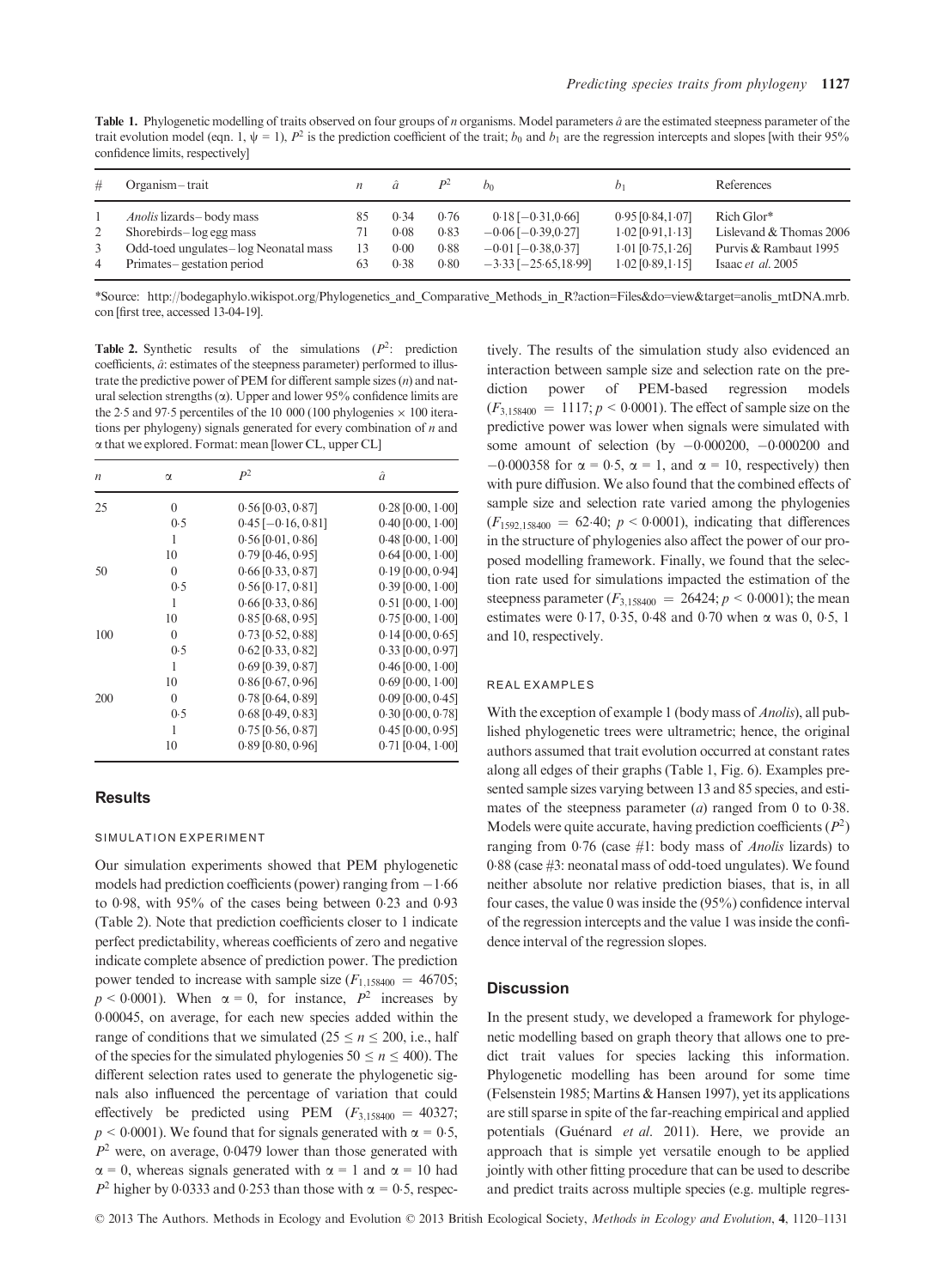

Fig. 6. Observed and predicted trait values obtained following leave-one-out cross-validation for four exemplary cases involving (a) genus Anolis lizards, (b) shorebirds, (c) odd-toed ungulates and (d) primates. The dashed lines are 1:1 lines, the solid black lines are regression lines of observed values as a function of predictions, and the solid grey lines are 95% confidence limits of the regression lines. Vertical bars are limits of the 95% prediction intervals.

sion, bilinear regression, neural networks, GLMs). In addition to its versatility, PEM is computationally far less intensive than estimating optimal trait values using Markov chain algorithm (e.g. Butler & King 2004), the latter being a non-polynomial complete problem.

There are many modelling methods that rely on knowledge about species traits, and it is rather common that biologists face the issue posed by the absence of information on such traits when performing modelling exercises. For example, a bioenergetic model requires that several traits describing the physiological response of organisms to the physical and chemical characteristics of their habitat be known in order to predict their growth response and their impact on resources, among other issues (Adams & Breck 1990). Because the collection of trait information can sometimes be logistically challenging or unacceptable (e.g. performing lethal assays on rare or endangered species), onerous, and/or time-consuming, researchers and practitioners (e.g. conservation biologists) require appropriate and robust methods to estimate them. Our simulation results cover a wide variety of situations encompassing cases where the method produced accurate models ( $P^2$  close to 1) and other cases where models yielded low predictive power (positive  $P^2$  near 0 or, in some case, negative  $P^2$ ). Using a wide range of scenarios, we were able to capture the essences of the predictive power of PEM. Not all traits may be equal with respect to their capacity for being modelled solely based on their phylogenetic relationships. Similarly, simulation results also pointed out that not all phylogenies appeared to have the same potential for phylogenetic modelling. While a particular trait may be clearly phylogenetically structured and thus relatively easy to model from the phylogeny even with relatively modest sample size (i.e. with few model species), patterns of phylogenetic signal may be rather weak for other traits. In the latter case, phylogenetic modelling attempts are unlikely to be successful. However, we showed that it is straightforward to assess fit as well as the level of accuracy related to a phylogenetic model using a cross-validation exercise.

The present paper focused on describing the PEM and the simulation study was primarily concerned about assessing how the method generally performs. The prediction coefficient increased with sample size was lower for  $0 < \alpha < 1$  than for the other selection rates simulated, and we found interactions between sample size and selection rate. We also found that the selection rate has a positive influence on the steepness parameter. We expected such a relationship because  $\alpha$  controls the rate at which a trait tends towards an optimum, whereas a describes whether a trait tends either to change progressively along edges or to shift abruptly at nodes. Further simulation studies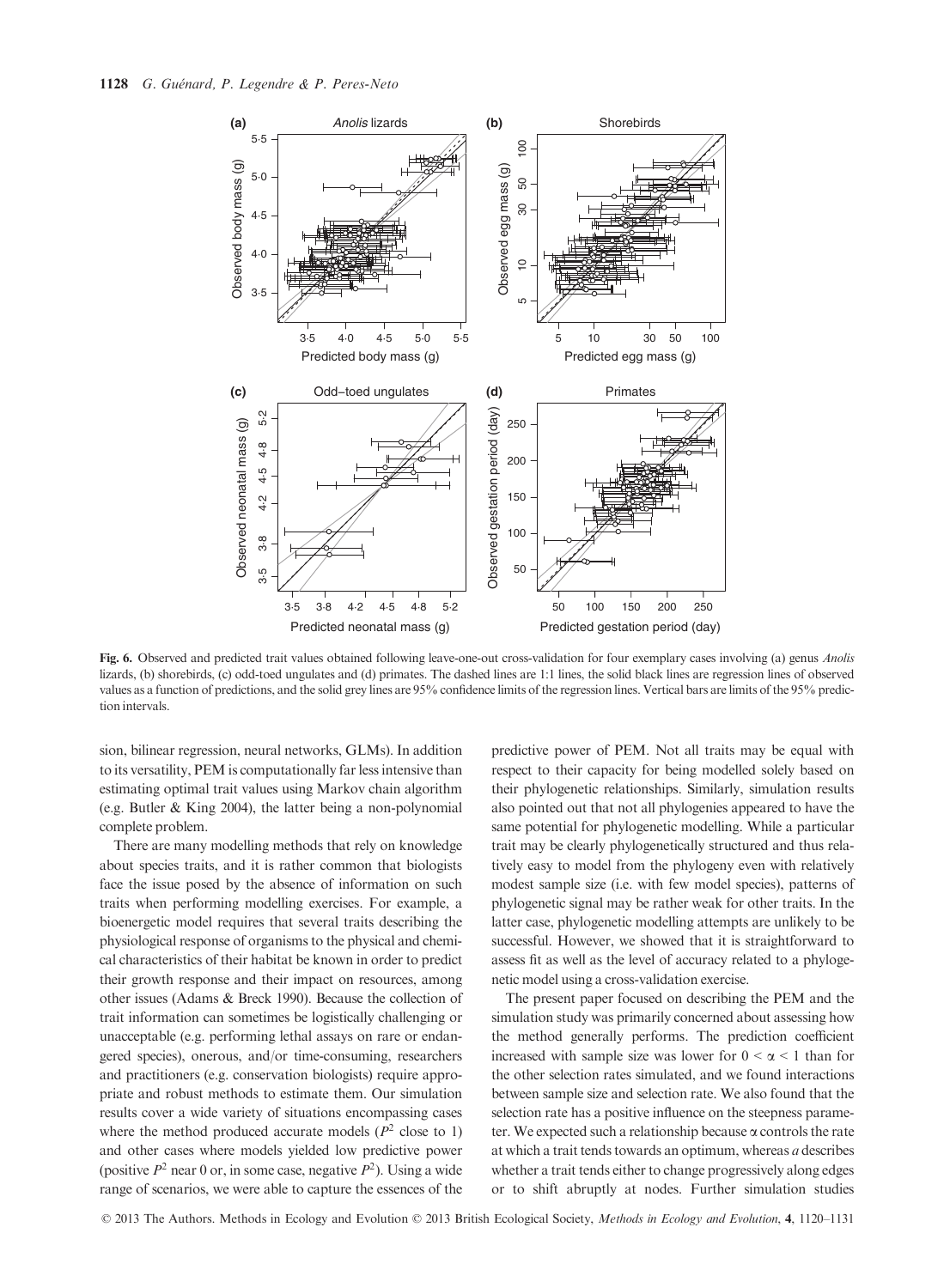regarding the properties of PEM could be performed, but they are beyond the scope of the present paper. One issue, not considered here, is how trait coverage across the phylogeny may affect predictive power. For instance, we may have disproportionally larger numbers of trait values for some clades in contrast to other clades, and this uneven distribution is likely to affect phylogenetic modelling. It would also be useful that future studies investigate the relationship between metrics of prediction power, model accuracy and properties of phylogenetic trees like resolution, and balance, among other. Moreover, an assessment of the limits of applicability of phylogenetic modelling by PEM and other methods such as generalized least square regression (Goldberger 1962) would be a valuable asset for applied biology. Such a study could be performed by creating signals in large phylogenies and subsampling small numbers of tips from them. In that way, it would be possible to evaluate the accuracy of phylogenetic model predictions for target species with many of their relatives being model species, compared to that of target species whose common ancestry with the model species is more remote.

A key feature of PEM is versatility. Freckleton et al. (2002) have proposed a phylogenetic comparative method to consider different evolutionary models by multiplying the off-diagonal elements of the phylogenetic covariance matrix by a factor between 0 and 1 (e.g. Pagel's lambda). In that framework, selection (i.e. the change in trait optima) is regarded to be intrinsically independent of phylogeny and resulting from processes that are entirely driven by the environment. It therefore makes sense to take out that part of the trait variation to assess the relationship among trait values. In phylogenetic modelling, one is primarily concerned with estimating the relative patterns of trait covariance among species in order to obtain the eigenvectors that are the most suitable to explain trait variation. Hence, we proposed to reach that goal by treating topology and edge length separately in order to fine-tune eigenfunctions with details about the dynamics of trait change. The graphbased method described in the present study is a straightforward implementation of this approach, allowing one to finetune trait predictions by incorporating selection (both stabilizing and directional) with diffusion in the form of a steepness parameter  $(a)$ . To this end, our simulation results have shown that there is a relationship between  $a$  and the OU selection strength  $(\alpha)$ , at least under the range of simulation parameters we used. The method also has the additional benefit of being flexible from an algorithmic standpoint. Hence, phylogenetic graphs have the ability to represent a broader array of potential evolutionary relationships than classical phylogenetic trees, for example, hybridization, or lateral gene transfer. This feature will likely facilitate the adaptation of our framework to address future phylogenetic modelling challenges such as to the modelling of traits under reticulated evolution (Makarenkov et al. 2004). Because PEM actually consist in building a set of descriptor variables, the framework is adaptable to a broad array of possible modelling methods in addition to multiple regression. Hence, PEM can be used in, redundancy analysis, generalized linear models, bilinear models (Gabriel 1998), artificial neural network models, regression trees among

others (see Griffith & Peres-Neto (2006) for a discussion of flexibility of eigenvector predictors in the context of spatial modelling).

The applications to real cases presented here have shown that our PEM framework is accurate enough and potentially useful in many other cases. This should not be assumed to be always the case, however, as predictions may sometimes be too inaccurate to have a practical value. Although one may be inclined to use a test of phylogenetic signal prior to phylogenetic modelling (e.g. Abouheif 1999; Blomberg et al. 2003; see Münkemüller  $et$  al. 2012 for a review), even when such a preliminary test is found to be significant, there is no guaranty that the trait value is estimable with sufficient accuracy to be useful in practice. Instead, we propose that predictive performance under phylogenetic modelling  $(P^2)$  be used instead. A potential additional inference test of the statistical significance of a phylogenetic signal for modelling purposes can be obtained, if deemed necessary, by comparing observed  $P<sup>2</sup>$  values under cross-validation against cross-validated values obtained from permuted sets (i.e. trait values are permuted across the phylogeny). In this way, significance of predictive power could be estimated by a one-tail permutation test of  $P^2$ .

As mentioned earlier, the intercept of regression models estimating trait values via PEM should not be confused with the mean trait value at the root of the phylogeny, as would be the case using generalized least-squares. The coordinates of the root being  $s_{root} = 0$ , its scores ( $u_{root}$ ) are computed as:

$$
\mathbf{u}_{\text{root}} = -\left[1/n\right]_{1 \times n} \mathbf{B}^* \mathbf{D}_\mathbf{w} \mathbf{V} \mathbf{D}_\Sigma^{-1} \qquad \text{eqn 14}
$$

and the PEM regression estimate of the trait value for the root would be obtained by estimating the regression equation for these scores. The regression intercept is the trait value when  $u_{\text{target}} = 0$  and whose location in the graph is therefore:

$$
\mathbf{s}_{\text{intercept}} = [1/n]_{1 \times n} \mathbf{B}^* \mathbf{D}_{\mathbf{w}}.
$$
eqn 15

In practice, these coordinates are not represented in the phylogenetic graph (neither at tips, nodes nor along edges). The regression intercept should therefore be regarded as the mean trait value in a case where no eigenvector is used (i.e. as a null model).

We mentioned earlier that it is wise to assume that not all traits are equal in terms of their predictability by phylogenetic models. For instance, an OU process will drive a wide range of phenotypic variation when  $\sigma$  is large, and/or when  $\alpha$  is large and optimal trait value ( $\theta$ ) tends to shift by large extents at nodes (eqn. 10). In the latter scenario, traits for which optimum shifts occurred only recently (i.e. near the tips) will be not be as predictable as those whereby shifts occurred earlier in the phylogeny (i.e. near the root). In the situation where  $\alpha$  is small, variation is mostly driven by random fluctuations that is phylogenetically structured. Traits showing high variability and that have been sampled over a sufficiently broad phylogeny are likely to be predictable by phylogenetic modelling. Such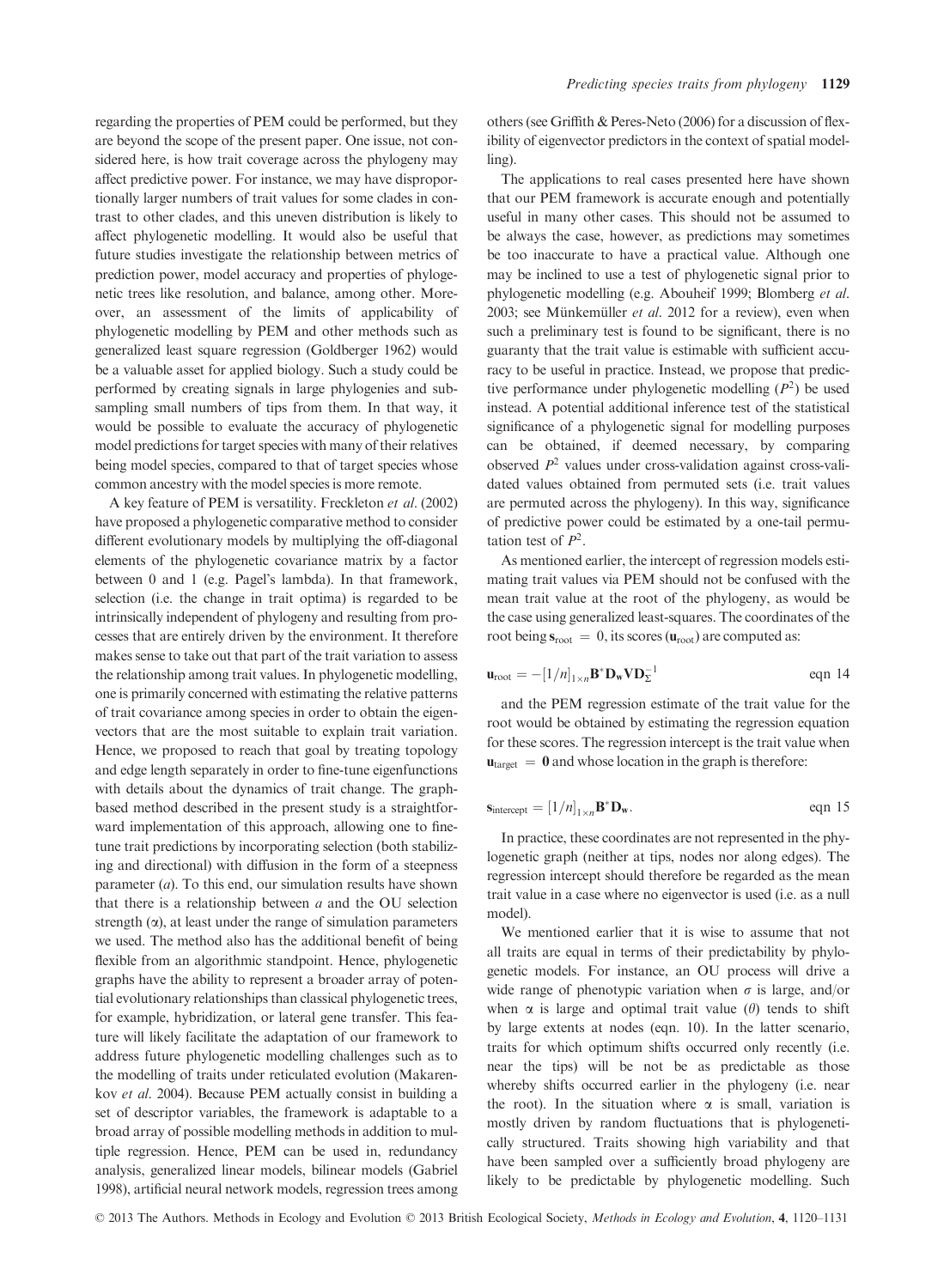condition is more likely to be the case among species from different classes or even phyla than among closely related species (e.g. from the same genus: Senior & Nakagawa 2013). We expect that phylogenetic modelling will be particularly useful in fields for which knowledge about traits for numerous species, spread over a wide taxonomic range, is available, as is often the case when assessing species sensitivity distribution (SSD, De Zwart, 2002; De Zwart & Posthuma 2005) or ecological risk (Faggiano et al. 2010; Carafa et al. 2011), for example.

#### Acknowledgements

We are thankful to our colleagues Steven C. Walker and Marie-Hélène Ouellette for their advice during several stages of the present work, and two anonymous reviewers whose advice are instrumental in improving the quality of our manuscript. G. Guénard received support from the  $Fond$  Québécois de Recherche sur la Nature et la Technologie (FQRNT). That project was enabled through NSERC grants no. 7738 to P. Legendre and support from the Canada Research Chair program to P. Peres-Neto.

#### **References**

- Abouheif, E. (1999) A method for testing the assumption of phylogenetic independence in comparative data. Evolutionary Ecology Research, 1, 895–909.
- Adams, S.M. & Breck, J.E. (1990) Bioenergetics, volume Methods for Fish Biology, chapter 12, pp. 389–415. American Fisheries Society, Bethesda, Maryland, USA.
- Bartoszek, K., Pienaar, J.P.M., Andersson, S. & Hansen, T.F. (2012) A phylogenetic comparative method for studying multivariate adaptation. Journal of Theoretical Population Biology, 314, 204–215.
- Beaulieu, J.A., Jhwueng, D.-C., Boettiger, C. & O'Meara, B.C. (2012) Modeling stabilizing selection: expanding the Ornstein-Uhlenbeck model of adaptive evolution.Evolution, 66, 2369–2383.
- Blanchet, F.G., Legendre, P. & Borcard, D. (2008) Modelling directional spatial processes in ecological data. Ecological Modelling, 215, 325–336.
- Blomberg, S., Garland, T. & Ives, A. (2003) Testing for phylogenetic signal in comparative data: behavioral traits are more labile. Evolution, 57, 717–745.
- Boettiger, C., Coop, G. & Ralph, P. (2012) Is your phylogeny informative? Measuring the power of comparative methods. Evolution, 66, 2240– 2251.
- Butler, M.A. & King, A.A. (2004) Phylogenetic comparative analysis: A modeling approach for adaptive evolution. The American Naturalist, 164, 683–695.
- Byrd, R.H., Lu, P., Nocedal, J. & Zhu, C. (1995) A limited memory algorithm for bound constrained optimization. SIAM Journal on Scientific Computing, 16, 1190–1208.
- Carafa, R., Faggiano, L., Real, M., Munne, A., Ginebreda, A., Guasch, H., Fio, M., Tirapu, L. & von der Ohe, P.C. (2011). Water toxicity assessment and spatial pollution patterns identification in a mediterranean river basin district. tools for water management and risk analysis. The Science of the Total Environment, 409, 4269–4279.
- De Zwart, D. (2002) Species Sensitivity Distributions in Ecotoxicology, chapter Observed regularities in SSDs for aquatic species, pp. 133–154. Lewis Publishers, Boca Raton, Florida, USA.
- De Zwart, D. & Posthuma, L. (2005) Complex mixture toxicity for single and multiple species: proposed methodologies. Environmental Toxicology and Chemistry, 24, 2665-2676.
- Desdevise, Y., Legendre, L., Azouzi, L. & Morand, S. (2003) Quantifying phylogenetically structured environmental variation. Evolution, 57, 2647–2652.
- Diniz-Filho, J.A.F., de Sant'Ana, C.E.R. & Bini, L.M. (1998) An eigenvector method for estimating phylogenetic inertia. Evolution, 52, 1247–1262.
- Diniz-Filho, J.A.F., Bini, L.M., Rangel, T.F., Morales-Castilla, I., Olalla-Tárraga, M. Á., Rodríguez, M.A. & Hawkins, B.A. (2012) On the selection of phylogenetic eigenvectors for ecological analyses. Ecography, 34, 239–249.
- Dray, S., Legendre, P. & Peres-Neto, P. (2006) Spatial modelling: a comprehensive framework for principal coordinate analysis of neighbor matrices (pcnm). Ecological Modelling, 196, 483–493.
- Ezekiel, M. (1930) Methods of Correlation Analysis. John Wiley and Sons, New-- York, USA.
- Fagan, W.F., Pearson, Y.E., Larsen, E.A., Lynch, H.J., Turner, J.B., Staver, H., Noble, A.E., Bewick, S. & Goldberg, E. (2013) Phylogenetic prediction of the maximum per capita rate of population growth. Proceedings of the Royal Society B: Biological Sciences, 280, 20130523.
- Faggiano, L., de Zwart, D., Garcia-Berthou, E., Lek, S. & Gevrey, M. (2010) Patterning ecological risk of pesticide contamination at the river basin scale. The Science of the Total Environment, 408, 2319–2326.
- Felsenstein, J. (1985) Phylogenies and the comparative method. The American Naturalist, 125, 1–15.
- Freckleton, R.P. (2009) The seven deadly sins of comparative analysis. Evolutionary Biology, 22, 1367–1375.
- Freckleton, R.P., Harvey, P.H. & Pagel, M. (2002) Phylogenetic analysis and comparative data: A test and review of evidence. The American Naturalist, 160, 712–726.
- Gabriel, K.R. (1998) Generalized bilinear regression. Biometrika, 85, 689-700.
- Garland, T. & Ives, A. (2000) Using the past to predict the present: confidence intervals for regression equations in phylogenetic comparative methods. The American Naturalist, 155, 346–364.
- Gittleman, J. & Kot, M. (1990) Adaptation: Statistics and a null model for estimating phylogenetic effects. Systematic Zoology, 39, 227–241.
- Goldberger, A. (1962) Best linear unbiased prediction in the generalized linear regression model. Journal of the American Statistical Association, 57, 369–375.
- Griffith, D.A. & Peres-Neto, P.R. (2006) Spatial modeling in ecology: the flexibility of eigenfunction spatial analyses. Ecology, 87, 2603–2613.
- Guénard, G., von der Ohe, P.C., de Zwart, D., Legendre, P. & Lek, S. (2011) Using phylogenetic information to predict species tolerances to toxic chemicals. Ecological Applications, 21, 3178–3190.
- Hansen, T.F. (1997) Stabilizing selection and the comparative analysis of adaptation. Evolution, 51, 1341–1351.
- Hernández, C.E., Rodríguez Serrano, E., Avaria-Llautureo, J., Inostroza-Michael, O., Morales-Pallero, B., Boric-Bargetto, D., Canales-Aguirre, C.B., Marquet, P.A. & Meade, A. (2013) Using phylogenetic information and the comparative method to evaluate hypotheses in macroecology. Methods in Ecology and Evolution, 4, 401–415.
- Hurvich, C.M. & Tsai, C.-L. (1993) A corrected Akaike information criterion for vector autoregressive model selection. Journal of Time Series Analysis, 14, 271–279.
- Isaac, N.J.B., Jones, K.E., Gittleman, J.L. & Purvis, A. (2005) Correlates of species richness in mammals: body size, life history, and ecology. The American Naturalist, 165, 600–607.
- Legendre, P. & Legendre, L. (2012). Numerical Ecology. Number 24 in Developments in Environmental Modelling. Elsevier Science B.V., Amsterdam, The Netherlands, third English edition.
- Lislevand, T. & Thomas, G.H. (2006) Limited male incubation ability and the evolution of egg size in shorebirds. Biology Letters, 2, 206–208.
- Makarenkov, V., Legendre, L. & Desdevise, Y. (2004) Modelling phylogenetic relationships using reticulated networks. Zoologica Scripta, 33, 89–96.
- Martins, E.P. (1996) Phylogenies, spatial autoregression, and the comparative method: a computer simulation test. Evolution, 50, 1750–1765.
- Martins, E. & Hansen, T. (1997) Phylogenies and the comparative method: A general approach to incorporating phylogenetic information into the analysis of interspecific data. The American Naturalist, 149, 646–667.
- Münkemüller, T., Lavergne, S., Bzeznik, B., Dray, S., Jombart, T., Schiffers, K. & Thuiller, W. (2012) How to measure and test phylogenetic signal. Methods in Ecology and Evolution, 3, 743–756.
- Nocedal, J. & Wright, S. (1999) Numerical Optimization. Springer, New-York, USA.
- Pagel, M. (1999) Inferring the historical patterns of biological evolution. Nature, 401, 877–884.
- Paradis, E., Claude, J. & Strimmer, K. (2004) Ape: analyses of phylogenetics and evolution in R language. Bioinformatics, 20, 289–290.
- Pavoine, S., Ollier, S., Pontier, D. & Chessel, D. (2008) Testing for phylogenetic signal in phenotypic traits: New matrices of phylogenetic proximities. Theoretical Population Biology, 73, 79–91.
- Pearson, K. (1901) On lines and planes of closest fit to systems of points in space. Philosophical Magazine, 2, 559–572.
- Purvis, A. & Rambaut, A. (1995) Comparative analysis by independent contrasts (caic): an Apple Macintosh application for analysing comparative data. Computer Applications in the Biosciences, 11, 247–251.